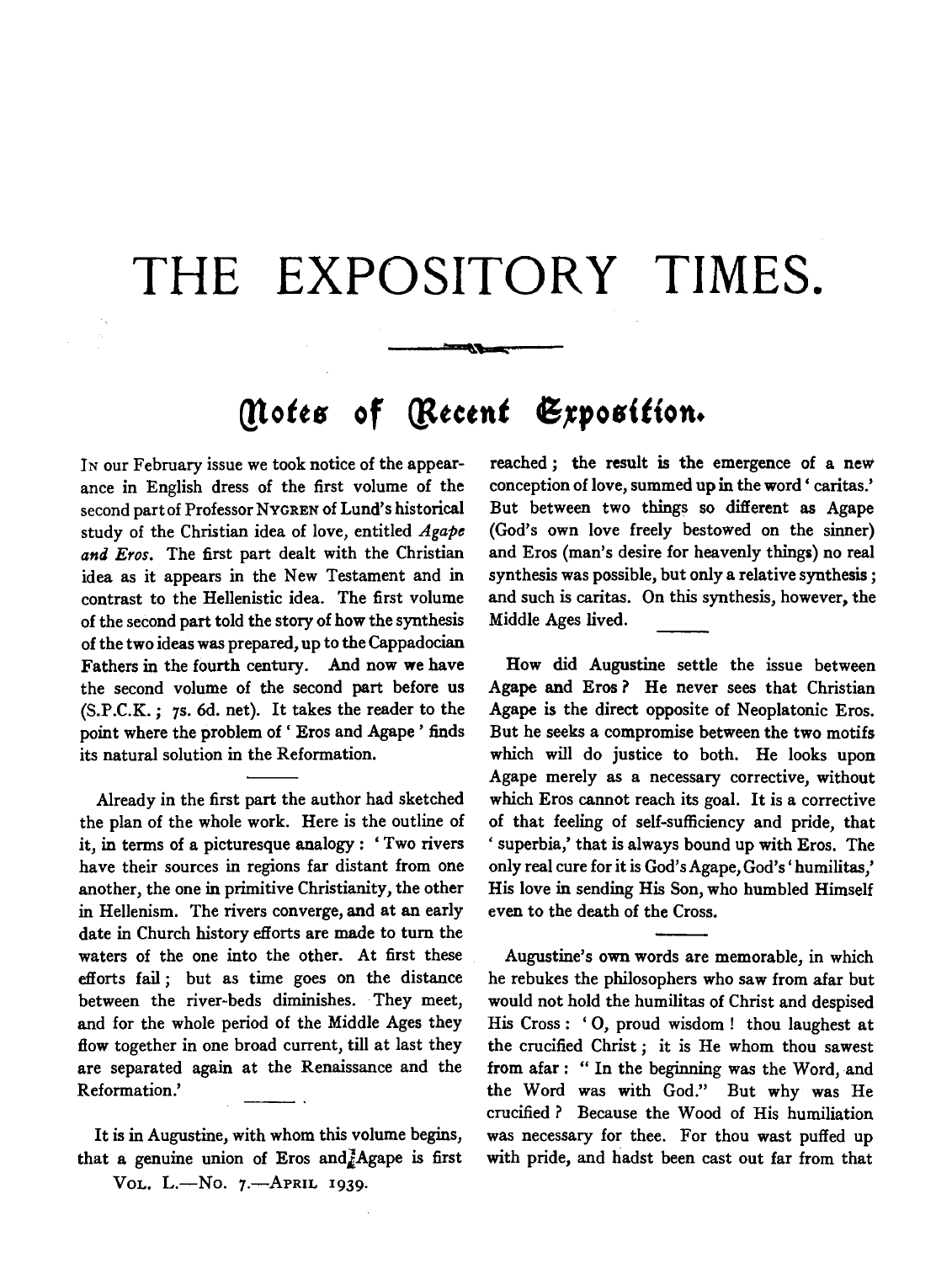fatherland ; and by the waves of this world the way has been cut off, and there is no means of crossing to the fatherland, unless thou be carried by the Wood.'·

The reason why the synthesis of Eros and Agape could not be completely effected by Augustine is . that it involves an inner contradiction. Ultimately, therefore, a break was bound to come. The two streams which had flowed together for a thousand years must again separate. It was a mutual separation. Almost at the same moment as a new revival of the Eros-conceptionappeared in the Renaissance, the idea of Agape breaks out again in Luther, with a force comparable to that of its first appearance in the Apostolic Age. The Eras-conception of the Middle Ages was broken up, and the Agape-doctrine restored.

The most clear and interesting example of the concern of the Renaissance for Eros is provided by Marsilio Ficino, an ardent follower of Plato's philosophy, who, however, looks at Plato with Neoplatonic eyes. The Plotinian mysticism fills a large place in Ficino's thought. Through contemplation and ecstasy we have to break the fetters that bind us to the sensible world and realise the union of the soul with God. And he goes further than the Neoplatonists and actually proclaims man to be God in mortal dress. This faith of man in his own divinity and man's consequent worship of himself forms for Ficino the essential content of Christianity.

What a contrast to Luther's position! Everything of our own is to be broken down and destroyed, he said ; and he sees this, ' everything of our own,' concentrated in the doctrine of caritas, according to which man's love is the way to God. And everything outside us and in Christ is to be built up and planted ; and he sees this, ' everything outside us,' concentrated in the love which comes to us in Christ and tries to find a way through us to our neighbour-that is, in Agape-love.

He also says, in words that bring out the full Agape-quality of his doctrine of love, ' If any one

would paint and aptly portray God, then he must draw a picture of pure love, as if the Divine nature were nothing but a furnace and a fire of such love, which fills heaven and earth. And again, if it were possible to paint and picture love, we should have to make such a picture as would be not of works nor human, yet not of angels nor heavenly, but God Himself.'

The first sentence of the motto from Luther, from the Heidelberg Disputation of 1518, which Professor NYGREN has chosen for his attractive and scholarly work, gives an apt description of the nature of Eros and Agape respectively : ' Divine love does not find but creates the lovable object, but human love is created by the lovable object ' *(Amor Dei*  non invenit sed creat suum diligibile, Amor hominis *fit a suo diligibili).* 

The distinctive witness of Congregationalism has been for the liberty of the Christian man, and the special contribution it has made in history has been its ardent defence of that principle in Church and State.

It has been said that the price of liberty is sleepless vigilance, and never was such vigilance more urgently needed than it is to-day, when liberty, political and religious, is in danger throughout the whole world. We regard, therefore, as a very timely contribution to the subject the lectures delivered to the General Council of Congregational Churches of the U.S.A. by the Rev. Albert PEEL, M.A., Litt.D., and now published under the title of *Christian Freedom* (Independent Press; 3s. 6d. net). The thesis upheld in these lectures is that ' in a world where freedom is at a discount there is special need of the Congregational insistence on freedom-the freedom wherewith Christ made men free. At a time when many voices in Church and State cry aloud for authority, dogma, uniformity, it is particularly *our* duty to stress the need for liberty.'

It used to be taken for granted that a decisive and permanent victory had been won for freedom in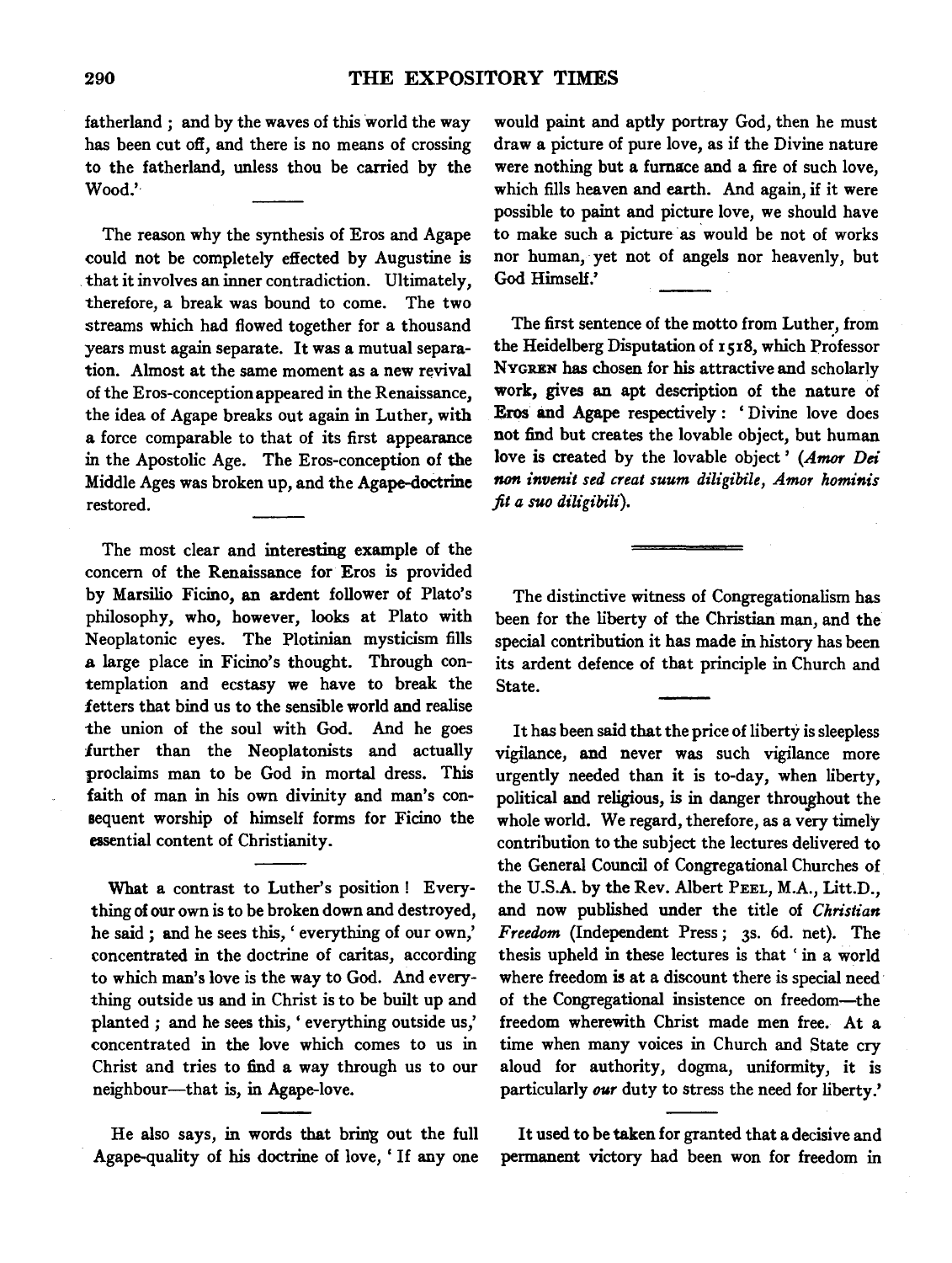Church and State, but now the tide has completely turned and is running strongly in the direction of Totalitarianism. The rights of free speech, free worship, and free missionary enterprise have disappeared. Persecution has again lifted its ugly head ; in some lands the Church has again become the Church of the Catacombs. The religious toleration which we thought had been established as a recognized mark of the civilized State has been contemptuously cast aside. The State is being deified and the people regimented. All of which things imply that Christ's estimate of the infinite value of the individual goes by the board.

It is the work of the Church, indeed it is vital to her very life, to maintain the value of the individual and defend his rights. ' The recent history of Russia, Italy, and Germany shows that any effective resistance to the Totalitarian claims of the State will come only from the Church of Christ. Other institutions-political, economic, cultural-give way and bow before the storm, but the Church under the compulsion of a higher authority finds no way of escape but is constrained to say, 'We must obey God rather than man.' So she becomes the sheet anchor of the political liberties of the nations. In this connection, therefore, and in the situation which confronts us to-day, it becomes necessary for the Church to re-examine the whole question of the powers of the State, to ask whether there is such a thing as a Christian State, and what are its rights, and the rights of citizens and Christians within it. When the civil powers begin to lay burdens on the Christian conscience the Church must be prepared to give guidance and leadership.

But in asserting the rights of the Christian man against the claims of the Totalitarian State we must beware of bringing him into bondage to a Totalitarian Church. Many to-day hanker after this very thing. 'They are tired and weary, bewildered and confused, by the bustle of the world and the argument " about it and about," they shirk responsibility and the severe discipline of testing and deciding things for themselves. With relief they enter the comfortable armchairs of a Church which will do their thinking for them, and tell them what

to believe and what ceremonies to perform.' Short of this absolute surrender of individual rights and liberties there is a strong· tide running in all the churches in the direction of an imposing uniformity in doctrine and worship. Certain ancient creeds are declared to be binding upon the Church for all time, certain forms of worship and of church government are regarded as essential to the very being of the Church. These and such-like ordinances would be laid as a fetter upon the believer and upon the Christian community, and would restrain the working of the Holy Spirit in their midst.

Even the written Word itself must not be allowed to usurp the place belonging only to the living Word. The written Word may become a fetish and a fetter. It is easy to say with Chillingworth that the Bible is the religion of Protestants, but ' what is the ultimate authority for the Christian and for the Church ? The written Word of Scripture ? If so, interpreted by whom ? The Pope, speaking *ex cathedra* ? The faculties of divinity schools ? . . • But you will say, Why have any interpretation ? Cannot the Bible speak for itself ? Here again is the assumption that the Bible is a unity, an assumption we cannot accept to-day without clearly defining what we mean by unity.' The Reformers were at one in declaring that the Bible is certified as the Word of God by the witness of the living Spirit in the believing heart. The ultimate authority is the Living Word not the written Word. This means no disparagement of the Scriptures. ' The Bible. is disparaged by making it a volume of proof-texts, or placing it on a Procrustean bed of mechanical unity, rather than by regarding it as a collection of books which tells of the preparation for and the coming of the Living Word, Christ Jesus.'

Dr. PEEL goes on to argue for a similar freedom in regard to the Sacraments. Can we say that the use of the outward rite is of perpetual obligation and must be made a condition of Church membership . and of union ? Some churches hold by seven Sacraments, others by two, while some, like the Quakers, dispense with the symbols altogether. No Christians take literally our Lord's injunction about foot-washing, which might equally be made a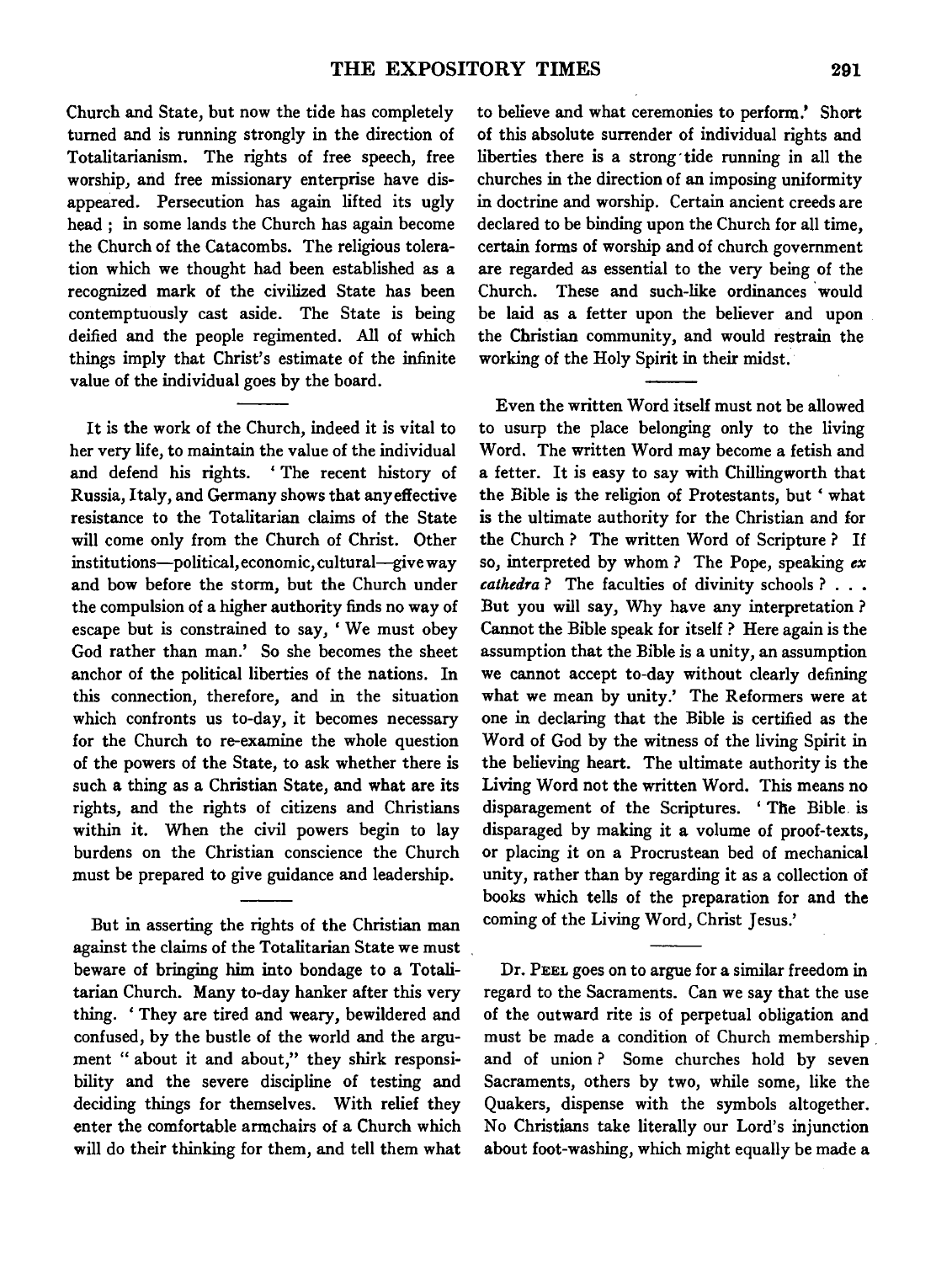sacramental rite. Is it not difficult, on the assumption that God, through the Holy Spirit, has set down in Holy Writ the rules for the life of the Church, to explain why His ordinances and instructions are so obscure that, with the utmost goodwill, His followers cannot agree about them? It is manifest that Christians have lived and are living in great faithfulness and devotion without the use of the two Sacraments, and it surely cannot be in accordance with the mind of Christ to exclude such people from His Church on the ground that they do not accept the perpetual obligation of Sacraments and make no use of them. Must we not recognize that temperaments vary, and that devout Christians may here have different views? 'Those who do not feel the symbols a help may be denounced as arrogant in that they reject means which devout Christians have employed for many centuries, or they may be pitied as blind men, not able to see the *verbum visible.* On the other hand, those who use symbols may be criticised as superstitious and believers in magic. These charges should not be preferred, but the sincerity of the opposite points of view should be admitted. A man may in all humility believe that the Sacraments have been established by God " taking account of our coarseness and weakness" (Dutch Reformed Church) and that one may grow out of them as one reaches the stature of a perfect man. A man may in like humility receive the symbols though he find they do not aid his communion. In Christian charity we must recognise the possibility of varying views being sincerely and conscientiously held.'

The spiritual freedom claimed in respect of the Written Word and the Sacraments must be asserted in regard to Church government and organization. Dr. PEEL takes for granted that to suppose that episcopacy or any other form of Church government is of divine institution and is an indispensable mark of the true Church is altogether foreign to the spirituality of the Christian faith. But, over and above that, the Church may be fettered by attaching its services to so-called sacred buildings and practically limiting its ministry to a special class of paid officials. Not that consecrated buildings and a whole time ministry are in themselves objectionable,

on the contrary they may be. of the greatest use. But if the Church puts her faith in these she has fallen from the Christian ideal, and is in danger of losing her liberty of action and simply digging herself in. ' In many churches and chapels the situation has reached this point, that a small body of faithful people are struggling heroically to keep their church alive, which, as I have said, has come to mean the raising of sufficient money to keep the fabric in good repair and to maintain a minister. In hundreds of such churches there is no energy left for those specific tasks for which a church should exist, primarily the spread of the Christian message among the surrounding people.' To fulfil this high end the Church needs the active ministry of all her members, serving not in consecrated buildings but in all the walks of life. As the Archbishop of Canterbury said, 'There ought certainly to be in every parish groups who can be living witnesses to the reality of Christ, to all that He gives in Himself, and in the privileges and gifts of His Body.'

None knows better than Dr. PEEL that many of the views he puts forward are highly controversial, but it is well that these views should be put forward, and that those who are intent upon uniformity and the conditions on which Church union may be attained should clearly understand that such views on Christian liberty are maintained with conviction and will be adhered to with tenacity. And after all Christian freedom is a very precious thing.

It is, of course, impossible for the Christian minister to keep abreast of the science of to-day, even if it were his business to do so. At the same time, he would be well advised to give the subject such attention as he can afford, if for no other reason than to deliver him from the absurdity of giving his people some second-hand and perhaps already antiquated theory with the reverential announcement that ' men of science tell us.' St. Augustine in his day spoke of preachers who made themselves ridiculous by their ignorance of science, and the race is not yet extinct. It is a wholesome reflection that the science of St. Augustine's day, which the preacher had to reckon with, is long since antiquated and dead, and the time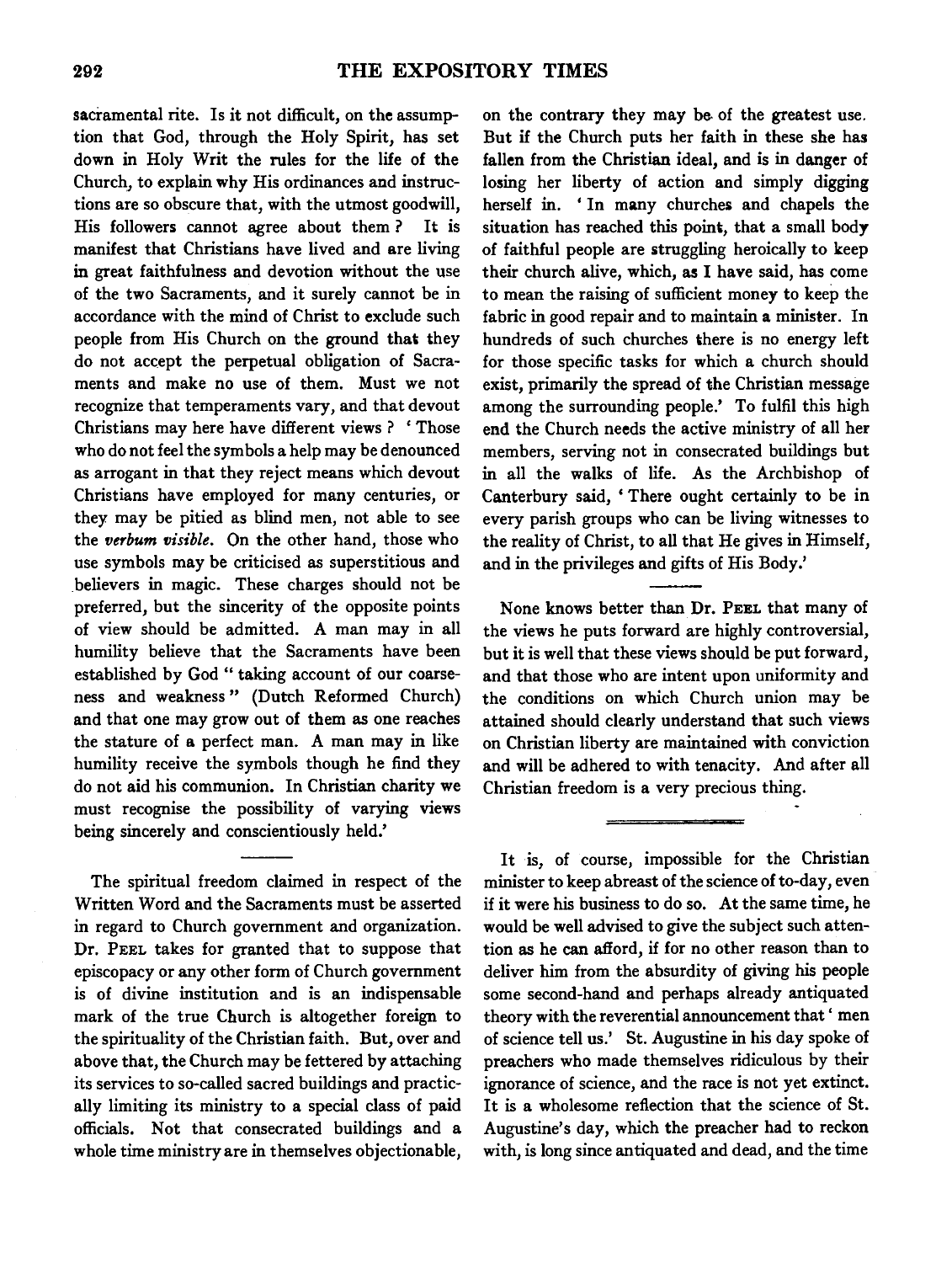will certainly come when many of the scientific theories of our time will likewise pass away. Meantime, however, there they are, proudly holding the field and often making extravagant claims. And there can be no doubt that any preacher must have deep misgivings who has the impression that the best thought of his day is in conflict with his faith.

In this connexion a book of manageable size has recently been published which should be helpful. The title is *The Riddle of Life,* by Mr. William McDOUGALL, M.B., F.R.S. (Methuen; 7s. 6d. net). It is described in the sub-title as ' A Survey of Theories,' and it justifies this description. Beginning with physics it passes on to treat of the mechanical biology of to-day, showing the difficulties which attend all materialistic theories. Next, it treats of such topics as emergent evolution, holism, and other similar theories which attempt to explain in an organistic way the riddle of existence. No safer guide through these intricate paths could be found than Dr. MeDouGALL, by reason of his extensive knowledge, his scientific bent of mind, his logical acumen and his breadth of view. He does not press any single theory as the solution of the problem, but he renders a service of high value by showing how manifold and varied the theories are and what difficulties attend them all. It entitles us to hesitate before we commit ourselves to any of them. And, in particular, it requires us to think long before we permit them to dictate to us within the realm of our Christian faith and life.

Dr. McDouGALL very emphatically supports a spiritual view of life. In the realm of physics he needs no argument to make plain the collapse of the mechanical theory which seemed to the nineteenth century so finally triumphant and impregnable. By the practically unanimous testimony of the physicists themselves, when the atom exploded it blew that theory sky-high. ' What is the use of talking about materialism,' says one authority, ' when we don't know what matter is ? '

The puzzling thing, as Dr. McDouGALL points out, is that, while the physicists had given up the vain attempt to explain the constitution of the atom in

terms of mechanism, the bioiogists on the contrary continued to build their science on mechanistic lines. He accounts for this by the rise of the recent science of genetics which gave a new lease of life to mechanical biology. 'These studies led to the particulate theory of heredity, according to which the nucleus of the egg-cell contains a multitude of material particles (the genes), and each gene is " the cause" of some one unit quality of the organism which develops from the egg.' Having gained a new insight into the mechanical processes which go on within the germ cell, and having by experiments in breeding confirmed the accuracy of these observations, the biologist has been tempted to imagine that he has at last unveiled the secret of growth and development. ' The genes do it,' is his explanation, or, if some external stimulus is introduced it is spoken of as 'the organizer,' and is credited with being the *vera causa.* 

This, as Dr. McDouGALL has little difficulty in showing, amounts to a begging of the question. Professor E. B. Wilson, whose work on ' The Cell ' is of the highest authority, says : ' The egg offers an impressive spectacle when busily engaged at its work of blocking out the embryo, without visible tools or model, but with an uncanny air of deliberation, purpose, and mastery of technique that any human artist might envy. Beyond a doubt the movements and regrouping of materials which give rise to the visible pattern are expressions of an underlying more fundamental organization that escapes the eye *; but it is precisely this organisation of which we are ignorant.'* The visible components follow an. order, but they do not create it. What constitutes or controls this fundamental organization of the egg ? That is a problem which ' no one is yet able to answer. The embryologist, the cytologist, the physiologist, and the bio-chemist-all alike have thus far only skirted the outermost rim of the problem.'

Why does the biologist so persistently follow his search for a mechanistic explanation of life ? Probably the main reason is that he believes that ' only the spatially extended features of the world can be dealt with scientifically and only in terms of